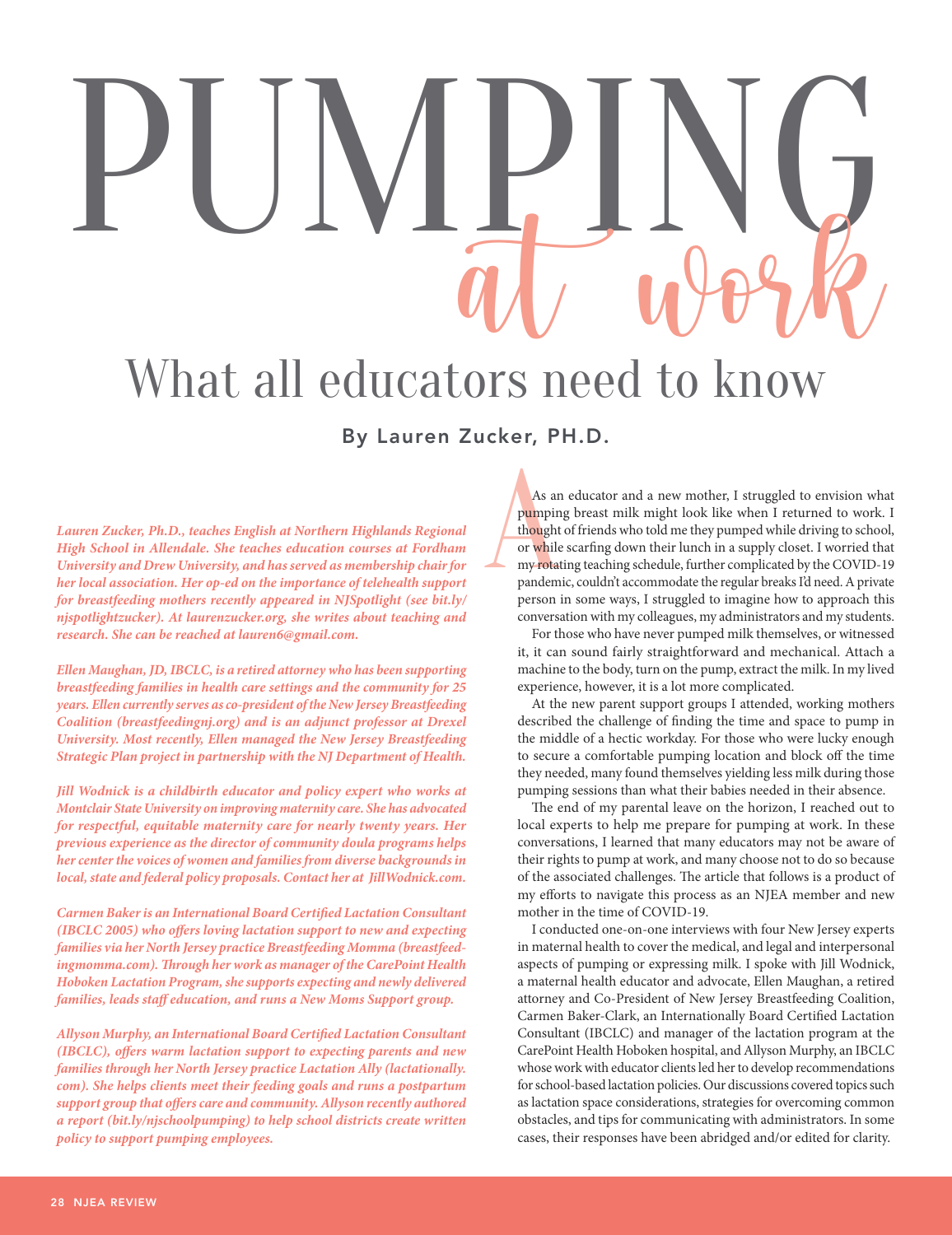THE BASICS OF PUMPING AT WORK

### *Who is entitled by law to pump milk at work?*

**Ellen:** Every breastfeeding employee is covered by New Jersey's legal breastfeeding protections, which are stronger than existing federal law. Breastfeeding employees have workplace pumping protections under the New Jersey Law Against Discrimination (LAD), which was amended in 2018 to include breastfeeding. The LAD covers all New Jersey hourly or salaried employees, with the possible exception of federal employees, who may be covered only by provisions of the Affordable Care Act (ACA).

### *Where can employees pump milk?*

**Ellen:** The law requires that the employer provide a reasonable break time and a private place to pump that's not a bathroom and is in close proximity to the employee's workplace. In the federal law, a private place is considered to be a place that's shielded from view with a door that can be locked from the inside.

The New Jersey breastfeeding law, N.J.S.A. 26:4C-7 (*bit.ly/nj242-26*) further defines lactation room as "a sanitary room, other than a restroom, which can be used by a mother to breastfeed her baby or express milk in private, and which includes an electrical outlet, a chair, and nearby access to running water."

**Carmen:** It should not be in the nurse's office, because that pumping mom would be exposed to every possible germ that's in there, and then she'd be bringing it back to the baby.

If a mom is working virtually from home and breastfeeding her baby directly is an option, she should absolutely do that over pumping because the baby will do a better job of emptying the breast, it will take less time, and be less complicated.

**Allyson:** A pumping room would ideally also have a refrigerator that's used only for storing milk. You need to have outlets because pumps need to be plugged in. You need a chair that you can sit comfortably in for 20 minutes, you need a table to be able to put the pump and the bottles on. Soap and paper towels at the sink, and, ideally hot water to be able to wash your hands and your pump parts.

Some people want to be really private, and they don't want anybody else in there with them. So there should be a schedule so that those who are breastfeeding know who's using the room and when. Other people are comfortable with sharing with a coworker, but then you want to think about how you divide that space. Do you have partitions? Do you have two tables that face opposite ways?

Even with a locking door, look for some way to create a visual barrier, such as a folding screen. So if the door gets accidentally opened, you don't have a hallway of students looking in and seeing Miss Smith hooked up to a pump. Everyone's biggest anxiety is having the students walk in on them. I've had some clients whose supervisor or principal let them use their office, probably because they themselves or their partner had nursed in the past.

### *How often should working mothers pump milk?*

**Ellen:** The law says "reasonable" pumping breaks and that of course depends on the mother's own situation. What is reasonable depends on the age and needs of the baby and how often the mother is pumping. In general, the number of pumping breaks needs to approximate how many times the mother would feed the baby if the baby was with her. Most full-time employees need to pump three times during a work day: a morning pumping, a mid-day pumping, and an afternoon pumping. If the baby is exclusively breastfed and below the age of six months, for example, most mothers need to pump at least every three hours.

**Carmen:** A mom also needs to also take into account her commute time so that will extend the separation from her baby.

**Allyson:** Educators' changing schedules can make pumping difficult. Special schedules such as half days, assemblies, and emergency drills also create challenges. Lactation works on supply and demand, and you have to have certain intervals to your pumping. When I have clients whose schools are on rotating schedules—when, for example, sometimes your pump time is at 8 a.m., and sometimes your pump time's at 9:30 a.m.-it's really hard for your body to adjust. Our bodies need a lot more predictability in those time frames.

### *What is an appropriate amount of time to go between pumping sessions, and what are the risks of going too long between sessions?*

**Carmen:** Going too long between pumping situations can be very painful and uncomfortable. There should be no more than three hours between daytime pumping or between feeding sessions. If you go much longer than that, the body might get into a feeling of over-fullness, that could lead to clogged ducts, and if that clogged duct remains untended to, that can cause mastitis or a breast infection. If the milk isn't really frequently removed, that mom may experience a decrease in milk supply. If a mother is teaching a class, and she has not been able to pump her breast, and the breast becomes quite full and engorged, it becomes very firm and painful and can begin to leak and soak through her clothes.

### *What safety and hygiene protocols should be considered for lactation rooms and pumping during the COVID-19 pandemic?*

**Ellen:** In their guidance document on "Care for Breastfeeding Women" (*bit.ly/carebwcdc*) in the context of COVID-19, the CDC refers to these general recommendations for cleaning and disinfecting facilities (*bit.ly/ cdcbuilding*) in many settings, including lactation rooms.

**Carmen:** The space should be cleaned in between uses—particularly the surfaces and the places where parents are setting themselves up for pumping. Wiping down surfaces, thorough hand-washing, and thorough washing of pump parts is another challenge. A lot of moms feel like washing all these parts takes time takes away time from their pumping time. So there's a common practice of pumping and then not the washing parts—just

> putting them into a Ziploc bag and storing them in the refrigerator, reusing them again at the second and third pumping session, beore washing them one time at home after work. But in the current

> > NOVEMBER 2020 29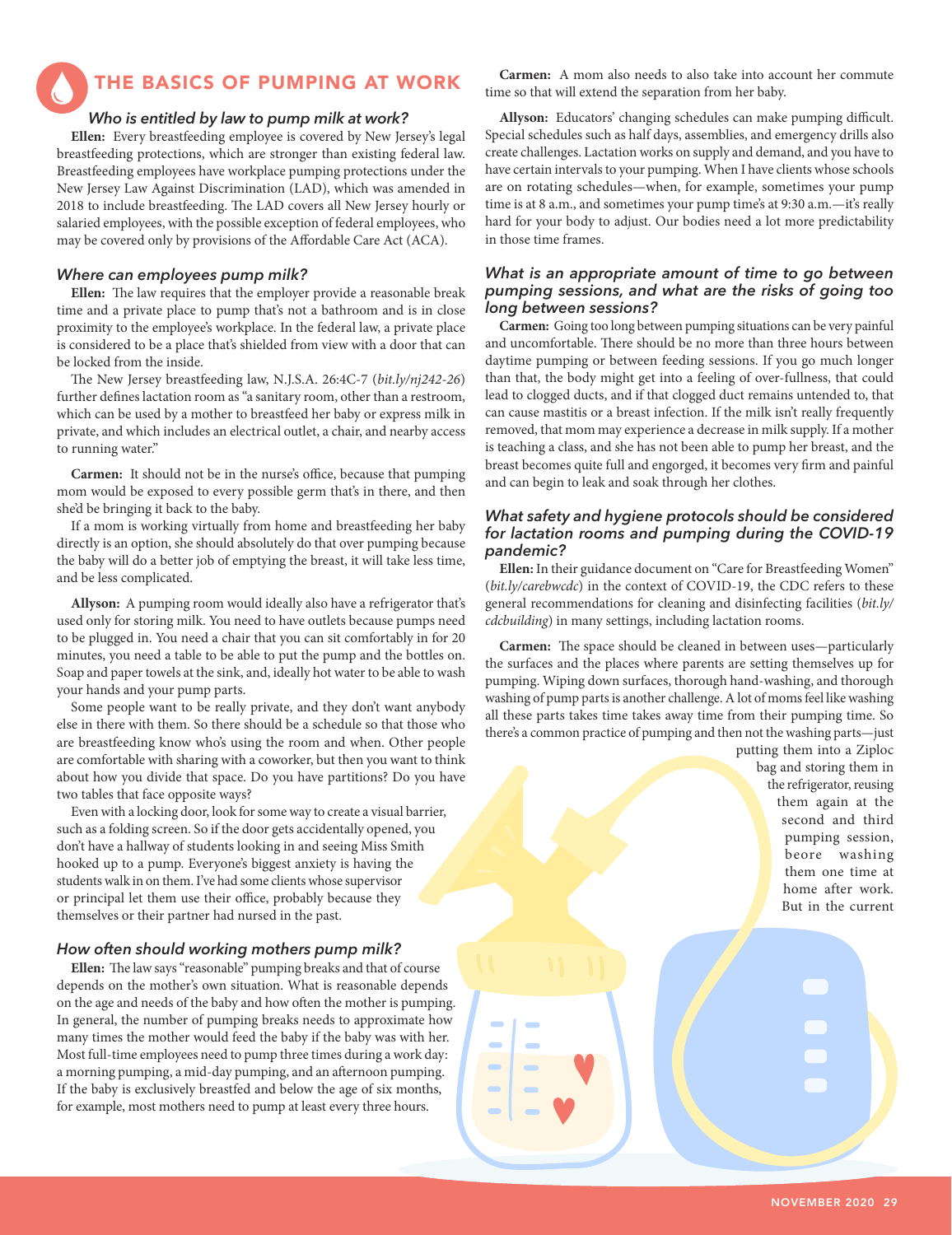environment, that would be tricky. We should be washing in between each pumping session because we don't know what our exposure to viruses might be in this space.

Pumping moms must practice careful hand-washing, more than ever, and take the time to wash their hands for 20 seconds with soapy water. Hand sanitizers don't cut it. And you need hot, soapy water to clean the pump parts, but if there's only warm water, that can work. It's also best to have a window that you can open to let fresh air in with blinds for privacy.

### *How does milk supply (someone's capacity to produce breast milk) work? And how can stress affect milk production?*

**Carmen:** Breasts make milk based on a response to the baby's needs. So if the baby is feeding 10 to 12 times in a 24-hour period, milk is going to be removed at least every two hours, and the milk will refill as soon as it is removed. If the baby's only feeding five times in a 24-hour period, then the breast is only going to make milk for those five times. If mom pumps milk three times during her work day, then she will make milk for those three times on a regular basis. If the baby needs more milk than what was removed those three times, then she doesn't have enough milk for her baby.

If a pump or a baby takes out all the milk that's in the breast, then every single mammary gland in the breast will refill itself. But if only half the mammary glands are emptied and half are left full, then only the ones that are empty will refill, and the ones that remain full will get the message that "you don't need to make milk here because nobody's emptying this." So that's how supply decreases.

Also, stress can be a factor. If a mom is very stressed, it affects her release of oxytocin. That's the hormone that causes mammary glands to contract and expel the milk forward. A mother who is experiencing stress while trying to pump at work might make less milk because she's not relaxing and allowing the body's hormones to work.

### *Though the law requires separate break time for pumping, some educators choose to multitask—for example, by grading papers or eating lunch while they pump. What do you think of that practice?*

**Carmen:** Different women feel differently. Some women will pump anywhere comfortably, and some women really need to be in a private, secluded place where she feels like no one's going to invade her privacy. Some teachers, for example, could take care of some grading or some projects on the computer while pumping discreetly. Even though it's supposed to be a break time, she could multitask with one of the more portable pump sets, like the Baby Buddha, or the Zomee, Ameda Mya, or the Minuet. They're very compact, but also very powerful and can connect to your computer through a USB cord.

But many moms cannot multitask while they pump. First of all, a pump is impersonal. You can train your body to let down (release milk) to a pump, but it's always easier when you take the time to think about your baby. Sometimes you need to actually concentrate and think about your baby, look at pictures, or look at videos of your baby to help you have that oxytocin letdown. Second of all, a mother might actually need to use her hands on her breasts while pumping to help speed up the ejection of milk. If she doesn't have a private space, or she feels like her privacy will be invaded suddenly, then she might not be able to let down as much milk as she needs to fully empty her breast. She could spend 20 minutes on a pump and not get much milk at all.

Privacy is very important for some people, and less important for others. But it's not about how they can function. It's about what they deserve. They all deserve the same amount of privacy and considerations.

possible and can negatively affect their milk output. I recall talking to friends who are lawyers who were pumping and doing their legal work at **Ellen:** For some mothers, multitasking while pumping is not physically

"...my other option was in a closet on the unused storage space… but the amount of dust and mold that was in there was overwhelming. I spent a lot of the time pumping in the car."\* **"**

the same time. With the stress of going back to work and those additional needs, for some mothers, their milk supply really starts to tank, despite their best efforts. Working as a lactation consultant, I could try so many different hacks and tips for mothers, and sometimes that additional hand is really needed. Some mothers have hands-free pumps, but generally they're not the type of pump covered by insurance that most mothers are getting.

**Allyson:** I think that prep periods are for prep. That's your job. That's not your break. I know it's hard to find coverage for teachers, but you should have a break for 20 minutes to pump and not be trying to eat your lunch and plan your lessons and do grading while you're also pumping. I think teachers' days are so tightly packed that to be asked to use your prep periods as your only pumping time doesn't respect that prep periods are necessary for teachers to get their work done. And prep periods are not always at the same time. This is another huge challenge.

Another one that comes up with teachers a lot is duties. I've had lots of clients say, I'm going to ask my principal if I can get out of doing lunch duty so that I have that time to pump and the administrator says no. I also understand it from an administrative standpoint because you need to cover these things, but I think we need to give more flexibility to and give priority to people who have just come back from having a baby. We put so much pressure on people to breastfeed in this country. And we don't do a very good job supporting them.

### *Why is a woman's right to pump at work important?*

**Ellen:** Breastfeeding is a social justice issue for many families. Without the right to pump at work, mothers who would want to but cannot afford to stay home longer with their baby, are prevented from feeding their babies as all world health authorities recommend.

**Jill:** The indicator of a healthy community is maternal infant health. It gives a snapshot of the tempo of how we are doing as a community, as a culture, as a society. This includes both the social-emotional journey as well as physical assessments. The health and well-being of the infant-parent dyad in pregnancy, giving birth, and in the immediate postnatal period tells a story of where resources are being allocated. In New Jersey, we need to move our state from worst to first in terms of improving maternal infant outcomes. So we can absolutely honor individual health privacy as well as scale up visible resources so all expectant and new families-and that includes partners, fathers, and grandparents will-have less obstacles in resource navigation.

There are incredible outcomes when an infant gets exclusive breast milk. When women are supported to breastfeed, they reduce their risk of breast and ovarian cancer; they reduce their infant's risk of asthma and obesity.

**Carmen:** It's a way for her to stay connected to her baby and make her feel like she's doing something for her baby even when she's at work.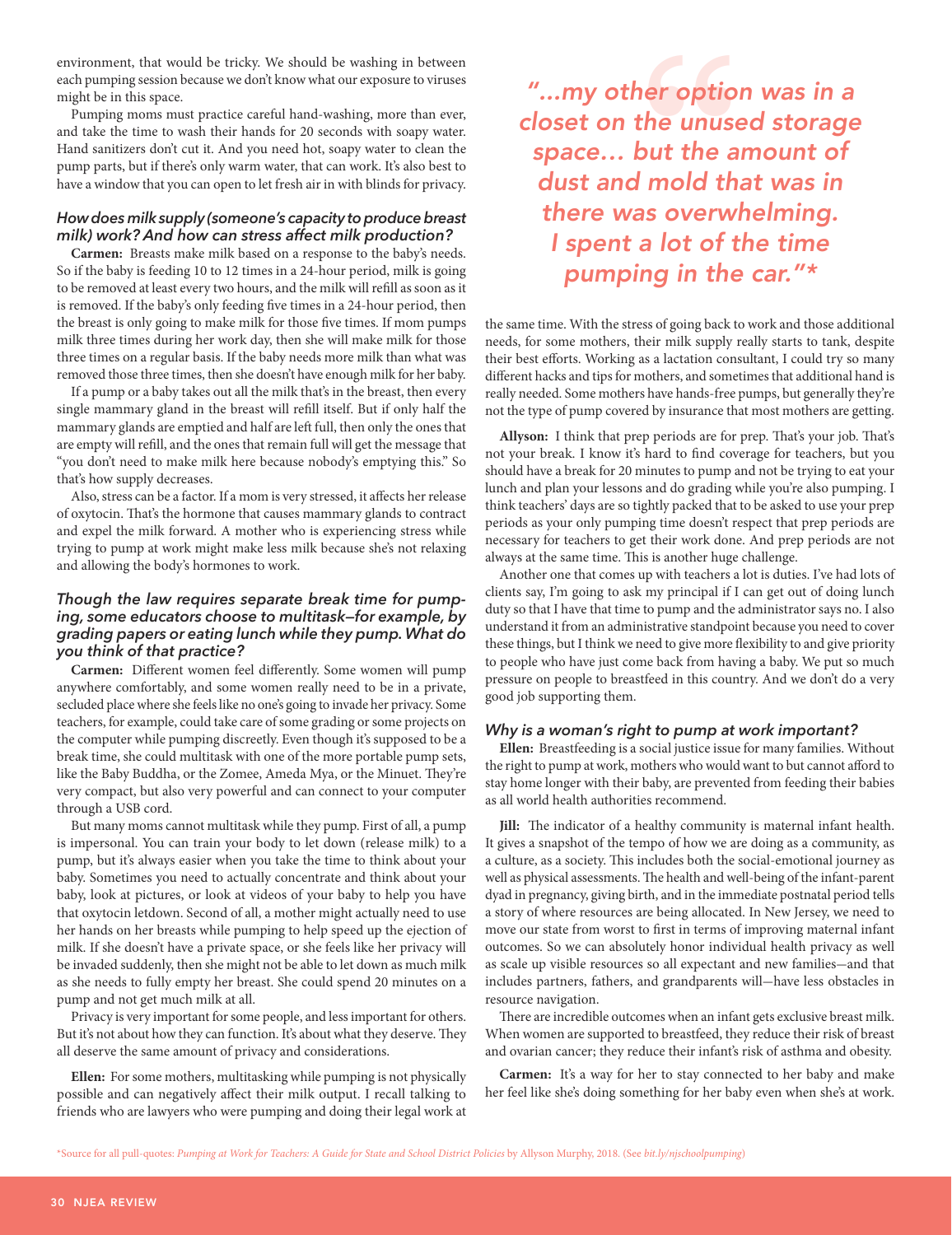### You have the right to pump breastmilk at work in New Jersey.



Curtesy of the New Jersey Breastfeeding Coalition: "You have the right to pump breastmilk at work in New Jersey."

It's a very difficult thing to go back to work under any circumstances and leave a baby. There's a separation that the mother's going to mourn. And so there's a lot of stress involving not just the planning of how am I going to continue to pump for my baby, but just the idea that she's going to be missing her baby, missing developmental milestones, missing fun moments and conversations, like when they start babbling or crawling or climbing or walking. Though we have technology to help capture these moments, it's not the same as being there to mother your baby. Maintaining breastfeeding and milk production is a way of staying connected to her baby. Knowing that your baby is receiving your milk might make that mom feel a little bit better about leaving that baby to be taken care of by somebody else.

### *Aside from their legal obligations, why should employers support employees who are pumping?*

**Jill:** Supporting the needs of pumping employees is really a short time in the trajectory of someone's career, but the support, the encouragement, the assistance that happens during pregnancy and lactation is really going to change the trajectory of the rest of that career. The needs of a pumping employee truly may be four weeks, or four months, but it's not going to be forever, and it's going to change health outcomes. So we have to understand that this cooperation and the continuity of care is really essential because it's going to impact the health and well-being of that employee and their child.

**Allyson:** This is a slice of time. If I graduate and teach from then until I retire, I'm likely going to teach for 40 years. Many educational support professionals devote their whole working lives to schools.The average person in New Jersey has two babies. You're talking about two years out of a more than 40-year career where I need some accommodations. If we can think about this as community spirit, that we're going to help each other out during this slice of time when you need a little bit more freedom and flexibility. We should also give our administrators support so that they can that they can allow that flexibility for school employees.

# PREPARING TO PUMP AT WORK: ADVICE FOR BREASTFEEDING MOTHERS

### *How does a working mother figure out how much milk to leave for her baby? Should she begin pumping before her return to work?*

**Carmen:** We determine how much milk to leave based on the baby's age and weight. If you have a 10 lb. baby, the mom is going to need to feed that baby 20-25 ounces in a 24-hour period. So if she's going to be gone for nine hours, that baby will need 3-4 bottles during that time period. To figure out a range of what your baby might need, take the baby's weight and multiply it by two. That's the lower limit of the range. Then add half of the baby's weight to that number, and that's the upper limit. So if you have a 10 lb. baby, multiply the baby's weight by two (10 x 2), and you get 20 ounces, which is the lower end of the range. Add half of 10 lbs. (five) to that number

 $(20 + 5)$  and you get 25 ounces, which is the upper end. On average, a 10 lb. baby will consume between 20 to 25 ounces of milk per day.

Ideally, she should begin pumping a month in advance of her return to work. She should always pick the same time of day to pump (e.g., mid-morning), and store that milk by labeling it with the time and date, and freezing it. If she does that for 30 days prior to her return, she should have the first few days' worth of milk that she needs to leave behind for her baby and a backup stash to give her the confidence that she has enough milk, if, for whatever reason, she isn't able to pump as much at work. At minimum, she should have at least a few days' worth of pumped milk—at least 20 to 30 ounces in her freezer.

### *How can a mother who is planning for a return to work anticipate her pumping schedule?*

**Carmen:** To anticipate the times she might pump, she can use her baby's feeding records as a reference, but you have to remain flexible. I think many of the moms who succeed are able to block out a specific amount of time during the workday to do the pumping. Let's say a mom has a baby that,

"It's a shame we have to 'find' a place when we work with so many moms. I've spoken with a lot of teacher moms and a lot just told me they stopped breastfeeding when they came back because it was impossible at work."\* **Example to block out**<br> **E** pumping. Let's set pumping. Let's<br> **Proces by the proces of the proces of the proces of the proces of the process of the process of the standard process of the standard process of the standard p** 

\*Source for all pull-quotes: *Pumping at Work for Teachers: A Guide for State and School District Policies* by Allyson Murphy, 2018. (See *bit.ly/njschoolpumping*)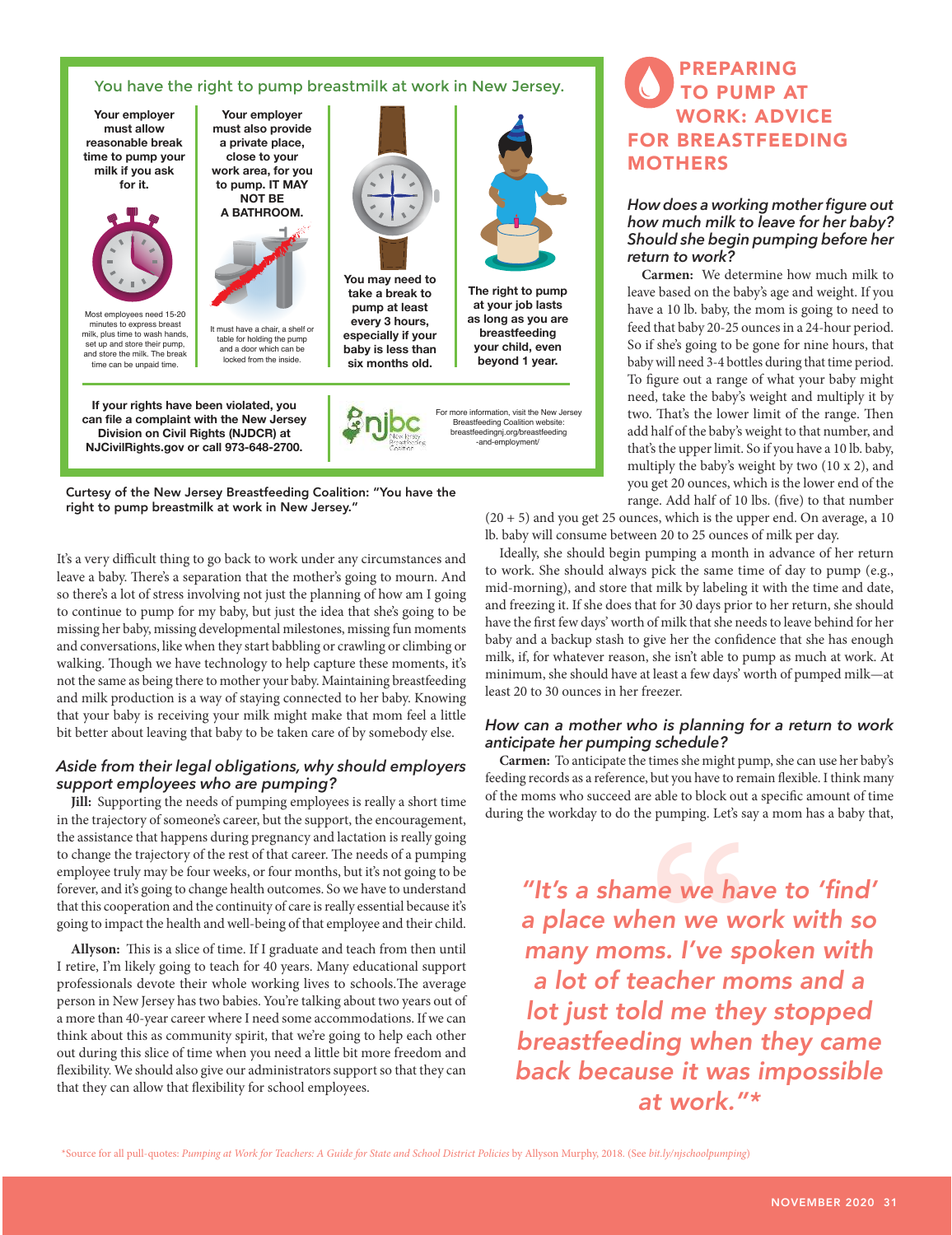when she's home with them, would nurse every two-and-a-half to three hours in a rather unpredictable way. At work, she's not going to be pumping at the same time that her baby may be feeding. She's going to have to find a happy medium and just put herself on a schedule. Her body will adjust. So ideally, she can space it in a way that's regular and predictable for her. If she's doing a five-day work week, and she always pumps at 10:30 a.m., 1 p.m., and 3:30 p.m., then her body will regulate to that schedule and she'll be able to get enough milk at that time.

### *Many working mothers experience a drop in milk supply when they return to work. What can they do to boost their supply?*

**Carmen:** When you're home, go back to just breastfeeding the baby on demand. Follow your baby's feeding cues as opposed to feeding on a schedule, because the baby will most likely feed a lot more frequently, which will bring the milk supply back up to where it needs to be for the baby. Also, prioritize skin-to-skin contact as a way of reconnecting. Babies benefit from that contact and moms do, too. Build it into the routine—for example, get in the tub with your baby. There's a million things that women have to do, and it's amazing what women who are going back to work are expected to do while taking care of children at the same time. But try to prioritize spending some time with the baby and maximizing that time in the morning, evening, and overnight.

### *How can mothers most effectively communicate their pumping needs to their employer?*

**Ellen:** Ideally, I would hope when a pregnant educator approaches the school district about taking leave for childbirth, the school's written lactation policy would be made available to them through human resource channels. If not, the mother should see if there's a process for requesting lactation accommodations in place with her employer—whether you go to HR, for example, or you go to your supervisor.

Whenever a mother is approaching their employer, it's always best to have a very positive "can do" sort of attitude. Wherever possible, supply some examples of how other similar businesses or employers have handled the situation. And she should explain, as calmly and positively as possible, what her needs are. The Office of Women's Health has great resources on their website, including "The Business Case for Breastfeeding," (*bit.ly/ owhbusiness*) and information showing how specific industries (*bit.ly/ owheducation*) addressed workplace pumping needs. The educator can say to the employer, "This is the way other school districts are doing it. Here's how they tackled these challenges."

**Carmen:** I would bring in the law that supports her pumping in the workplace (see *bit.ly/nj242-26*). And maybe some information on the benefits of keeping her baby breastfed. Besides being able to continue to provide the best source of nourishment for her infant, she is also

keeping her baby well, so that she doesn't have to miss work to take care of a sick infant. That's one big huge benefit to mention to supervisors that might encourage them to set her up in a comfortable place to pump.

**Allyson:** It can be awkward if you're a shy person. It can feel like a very personal thing. You're talking about your body, and you're talking about your breasts. One thing that I say to clients all the time, is that you really do need to advocate for yourself. You have to not be afraid to stand up for yourself and to ruffle some feathers. I think that's a lot easier said than done even if you're a

"I pumped in my classroom with the doors locked, but my admin told me in the new school that is being built she is making sure there is a space that teachers will be able to go to use for pumping."\* **d** in my doors look<br>told me

tenured teacher or have due-process rights as an ESP. If you're the newest person in the door and you don't yet have tenure or due-process rights, it can be nerve wracking to demand that you need this time. Also, reach out to colleagues who had a baby in the past five years and talk to them about whether they pumped, and if so, where they pumped.

### *What resources do you recommend for mothers who are pumping at work?*

**Carmen:** I recommend staying connected with their lactation consultant and texting them about whatever challenges that may be happening. If she needs to find one in New Jersey, she can look at *ZipMilk.org*, *ILCA. org,* and *IBLCE.org*. A lactation consultant can support a working mother in many different ways. During a visit, we cover topics such as how often she is pumping, how much milk the baby needs, what kind of pump she is using and if it fits properly, how to maximize milk production, how to strategize nighttime parenting to help everyone get more sleep, etc. A lactation consultant can help a breastfeeding mother figure out how much milk her baby is drinking by taking a pre- and post-feeding weight with a very precise scale right before feeding, between sides, and after feeding the baby to calculate how much milk is transferred on each side and over the full feed. During that weighted feed, there's an opportunity to review positioning, practice getting a deep latch, and help the baby drink more effectively to empty the breast and maximize production.

There's many places to find information online, but I always recommend any resources that are research-based. For example, *Kellymom.com*, is a long-standing website that's always offering evidence-based information. There are Facebook groups that offer moms platforms to just talk and be heard by fellow moms who are supportive and caring. But they can be tricky because some of the advice might have benefited the mother offering the support but may not be the right advice for the mother receiving the advice. I always give a word of caution to seek the help of a professional.

There are wonderful support groups for mothers. It's also another great way to staying connected, particularly if a mom gets the opportunity to work virtually, or she's able to take a few minutes of her workday to connect to a support group during her break time and ask questions to the facilitators, or to talk to other moms who might be in similar situations as she is and brainstorm about how to make things better.

**Ellen:** Educators can find legal resources about their breastfeeding and lactation rights on the New Jersey Breastfeeding Coalition (NJBC) website at *breastfeedingnj.org*. La Leche League (*llli.org* and *lllusa.org*) is a great organization for breastfeeding mothers that offers peer-to-peer support through phone-based support and group meetings in both the daytime and evenings.

**Allyson:** There's also a great book called *Work. Pump. Repeat.*, by Jessica Shortall.

\*Source for all pull-quotes: *Pumping at Work for Teachers: A Guide for State and School District Policies* by Allyson Murphy, 2018. (See *bit.ly/njschoolpumping*)